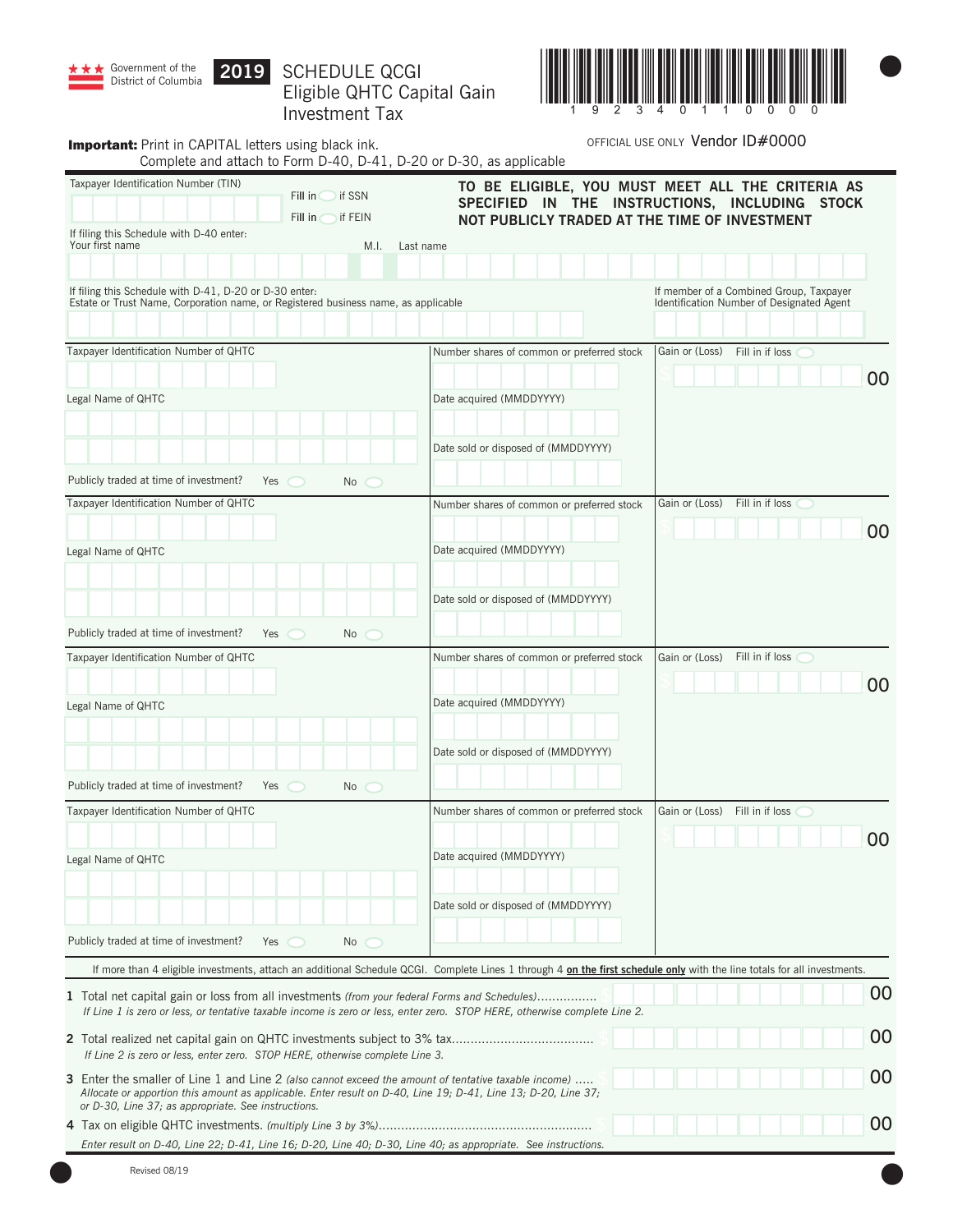## **INSTRUCTIONS FOR SCHEDULE QCGI ELIGIBLE QHTC CAPITAL GAIN INVESTMENT TAX**

Pursuant to DC Code § 47-1817.07(a) for tax years after December 31, 2018, the tax on a capital gain from the sale or exchange of an investment in a DC Qualified High Technology Company (QHTC) shall be at the reduced rate of 3% if:

(1) The investment was made after March 11, 2015;

(2) The investment was held by the investor for at least 24 continuous months;

(3) At the time of the investment, the stock of the QHTC was not publicly traded; and

(4) The investment is in common or preferred stock of the QHTC.

To determine the total taxes due incorporating the reduced 3% tax rate on QHTC eligible capital gain income, the QHTC eligible capital gain income must be removed from DC taxable income and a tentative tax derived. Then 3% of the eligible QHTC capital gain income is added to the tentative tax to determine the total tax due.

The following steps must be taken:

1. Determine whether there is overall positive net capital gain from all investments using the IRS netting rules for capital gain/loss. Use the federal Form 8949, Sales and Other Dispositions of Capital Assets, federal Schedule D, Capital Gains or Losses, and federal Form 1099-B or Form 1099-S you may have used to report gains or losses on the federal return that you filed. If your net capital gain is zero, or a loss, or if your tentative taxable income is zero or less, STOP HERE. You do not have taxable capital gain from the sale or exchange of an investment in a  $QHTC$ that is subject to the 3% tax rate. You do not

have to complete Schedule QCGI. Enter zero on your applicable District return on the line that asks for the amount of capital gain from the sale or exchange of an eligible investment in a QHTC, and enter zero on the line of your applicable return that asks for 3% tax on QHTC eligible capital gains income.

Capital gains or losses amounts reported on your federal tax return are reported on the applicable District of Columbia tax return on the following District tax return lines:

District individual income tax return, form D-40, Line c;

District fiduciary tax return, form D-41, Line 1  $(from federal 1041, Line 5);$ 

District corporate business franchise tax return, form D-20, Line 8(a); or

District unincorporated business franchise tax return, form D-30, Line 8(a).

2. If the applicable District tax return line reports positive capital gain income, the next step is to determine the amount of net capital gain from the sale or exchange of an investment in QHTC common or preferred stock subject to the 3% tax rate. In cases where you may not have received Form 1099-B, or you were not required to file federal Form 8949 and/or federal Schedule D with your federal return, you may use those forms to assist you in listing, identifying and computing net capital gain or loss from the investment in QHTC common or preferred stocks subject to the 3% tax rate.

Use federal Form 8949 and federal Form 1099-B or any statement you may have received to complete District Schedule QCGI. List only those investments in QHTC common or preferred stock acquired after March 11, 2015 and held for at least 24 continuous months before disposition on Schedule QCGI. (At the time of